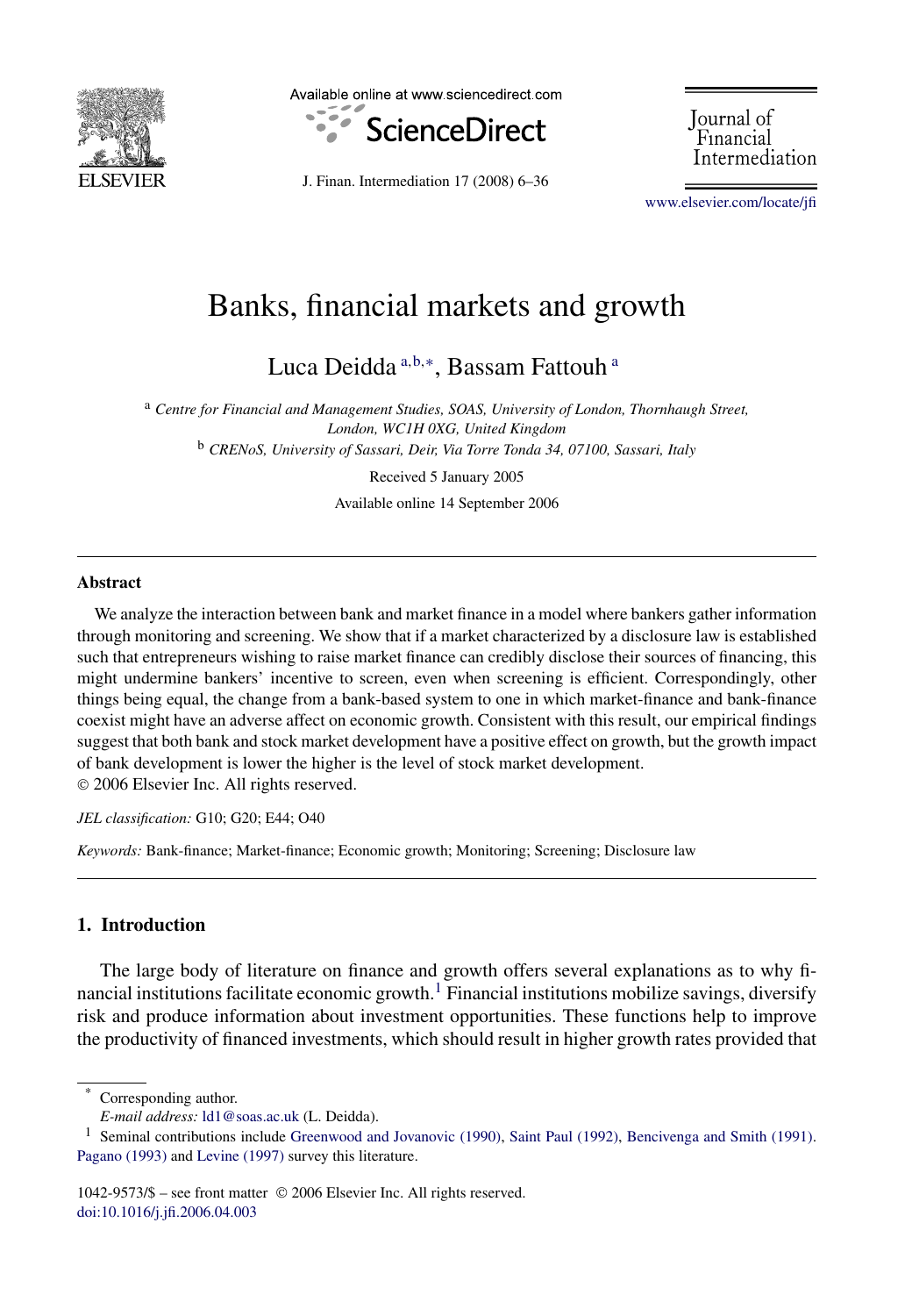the returns to accumulable inputs are nondiminishing at an aggregate level. Consistent with this theoretical proposition, several empirical studies find that financial development can be strongly related to the process of economic growth, although the strength and the sign of such a relationship might vary with the level of economic development and other country-specific factors.<sup>2</sup>

An important aspect of the relationship between finance and growth is the way in which the financial structure, proxied by the importance of financial institutions such as banks relative to financial markets, affects the allocation of financial resources. Crucially relevant to this issue is the observation that when the economy is characterized by informational imperfections such that markets are incomplete, financial institutions and capital markets might affect each other in a nontrivial way. For instance, [Allen and Gale \(1997\)](#page--1-0) demonstrate that while banks can provide more effective intertemporal risk smoothing than financial markets, their effectiveness in performing this role crucially depends on the degree of competition from the markets. Strong competition might result in disintermediation, undermining banks' ability to provide intertemporal risk smoothing.

[Boot and Thakor \(1997\)](#page--1-0) study the interaction between banks and markets. Their theory of financial system architecture is based on three types of informational asymmetries: imperfect knowledge about the quality of investment projects available to borrowers; possible post-lending moral hazard; uncertainty as to whether an individual borrower would be prone to moral hazard. While the last two types of information asymmetry can be better solved by banks, the first one is more efficiently tackled by financial markets. As a result, they show that the equilibrium financial structure consists of an optimal combination of bank credit and market finance. Interestingly, in their framework, as the financial system develops and borrowers gain reputation, capital markets expand at the expense of banks.

[Subrahmanyam and Titman \(1999\)](#page--1-0) build a model that explains private versus public financing, based on the costs of acquiring information and the importance of serendipitous information in capital markets. In their model, the value of firms which decide to go public depends positively on the size of the market for public financing. This implies the existence of an externality associated with the decision to go public such that an equilibrium could exist where the number of firms going public is inefficiently low.

In this paper, we study the interaction between financial investors that gather information about investment opportunities and a financial market where information is disclosed, and derive the consequences for the allocation of financial resources. We find that the establishment of a financial market characterized by a disclosure law such that entrepreneurs can credibly disclose their sources of financing may undermine financial institutions' incentives to screen the quality of the investments they finance. This might occur even if screening would have been efficient. Applying this result in the context of a growth model we show that, other things being equal, the change in the financial structure resulting from the introduction of such disclosure law could affect the equilibrium growth rate of the economy in an adverse way.

We construct a simple model of a competitive financial system in which financial investors provide funds to entrepreneurs. Financial investors can monitor (and screen) the entrepreneurs they fund, in which case we call them bankers. Alternatively, they can purchase financial securities, in which case we call them market investors. Entrepreneurs can either rely on bankers

<sup>&</sup>lt;sup>2</sup> See [King and Levine \(1993\)](#page--1-0) for an early contribution. Nonlinear studies include [Christopoulos and Tsionas \(2004\),](#page--1-0) [Deidda and Fattouh \(2002\)](#page--1-0) and [Harris \(1997\).](#page--1-0)